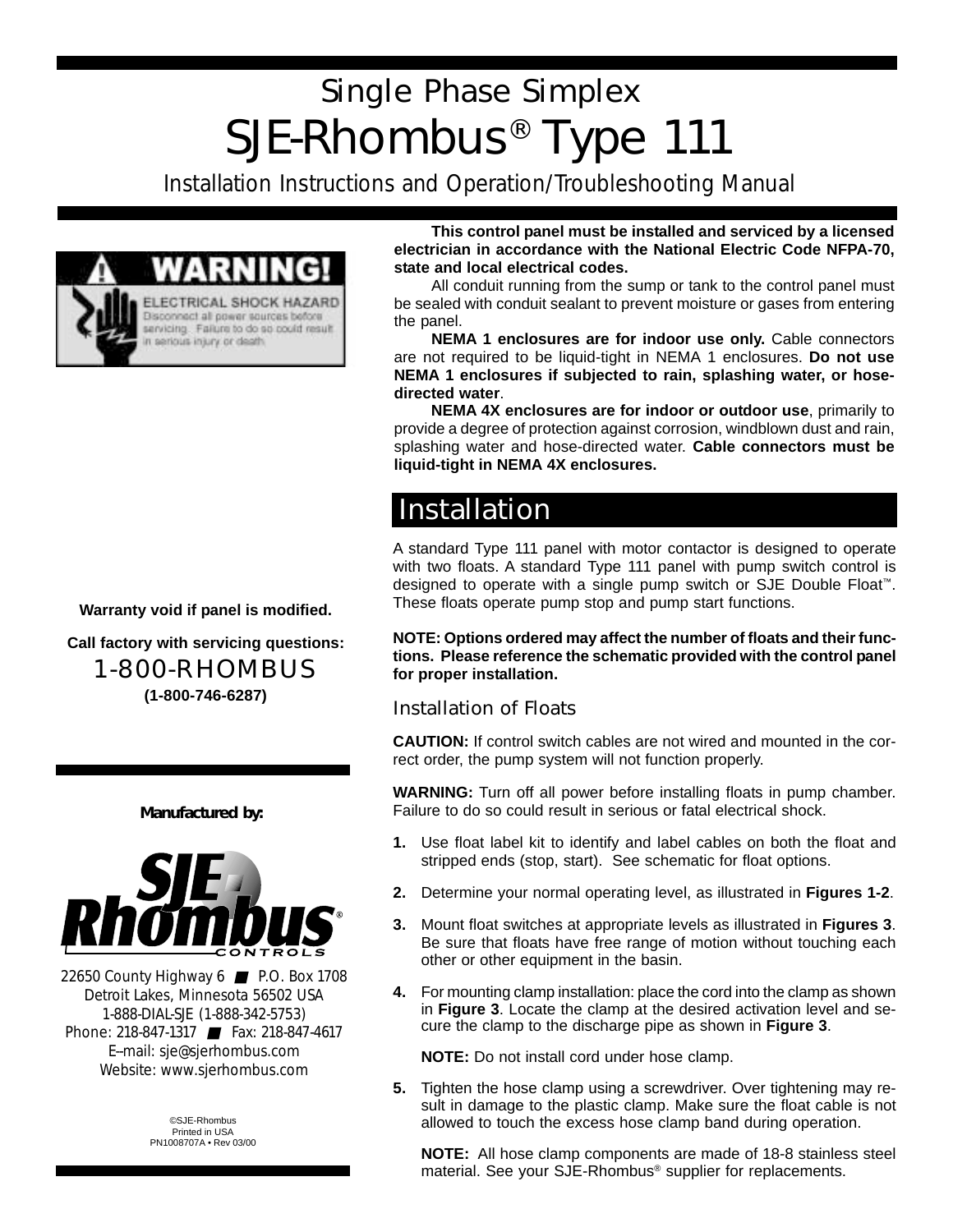### Installation Instructions

### Mounting the Control Panel

- **1.** Determine mounting location for panel. If distance exceeds the length of either the float switch cables or the pump power cables, splicing will be required. For outdoor or wet installation, we recommend the use of a SJE-Rhombus® liquid-tight junction box with liquid-tight connectors to make required connections. **You must use conduit sealant to prevent moisture or gases from entering the panel.**
- **2.** Mount control panel with mounting devices furnished.
- **3.** Determine conduit entrance locations on control panel. Check local codes and schematic for the number of power circuits required.

**NOTE:** Be sure the incoming power, voltage, amperage, and phase meet the requirements of the pump motor being installed. If in doubt, see the pump identification plate for electrical requirements.

**4.** Drill proper size holes for type of connectors being used.

**NOTE:** If using conduit, be sure that it is of adequate size to pull the pump and switch cables through.

**5.** Attach cable connectors and/or conduit connectors to control panel.

#### *FOR INSTALLATION REQUIRING A SPLICE, FOLLOW STEPS 6-9; FOR INSTALLATION WITHOUT A SPLICE, GO TO STEP 10.*



**FIGURE 1 - Two float contactor or SJE Double Float™ - pump down installation**

- **6.** Determine location for mounting junction box according to state and local code requirements. Mount junction box to proper support. **Do not** mount the junction box inside the sump or basin.
- **7.** Run conduit to junction box. Drill proper size holes for the type of conduit used. Attach connectors to junction box.
- **8.** Identify and label each wire before pulling through conduit into control panel and junction box. Pull pump power cables and control switch cables through connectors into junction box. Make wire splice connections at junction box.
- **9.** Firmly tighten all fittings on junction box.
- **10.** If a junction box is not required, pull cables through conduit into control panel.
- **11.** Connect pump and float wires to proper position on terminals. See schematic inside control panel for terminal connections.
- **12.** Connect pump power conductors to proper position on terminals. See schematic inside control panel for terminal connections.

#### *VERIFY CORRECT OPERATION OF CONTROL PANEL AFTER INSTALLATION IS COMPLETE.*



**FIGURE 2 - SJE wide angle float system \*SuperSingle®, SJE PumpMaster® Plus, or SJE AmpMaster™ - pump down installation (see chart on next page to determine pumping range).**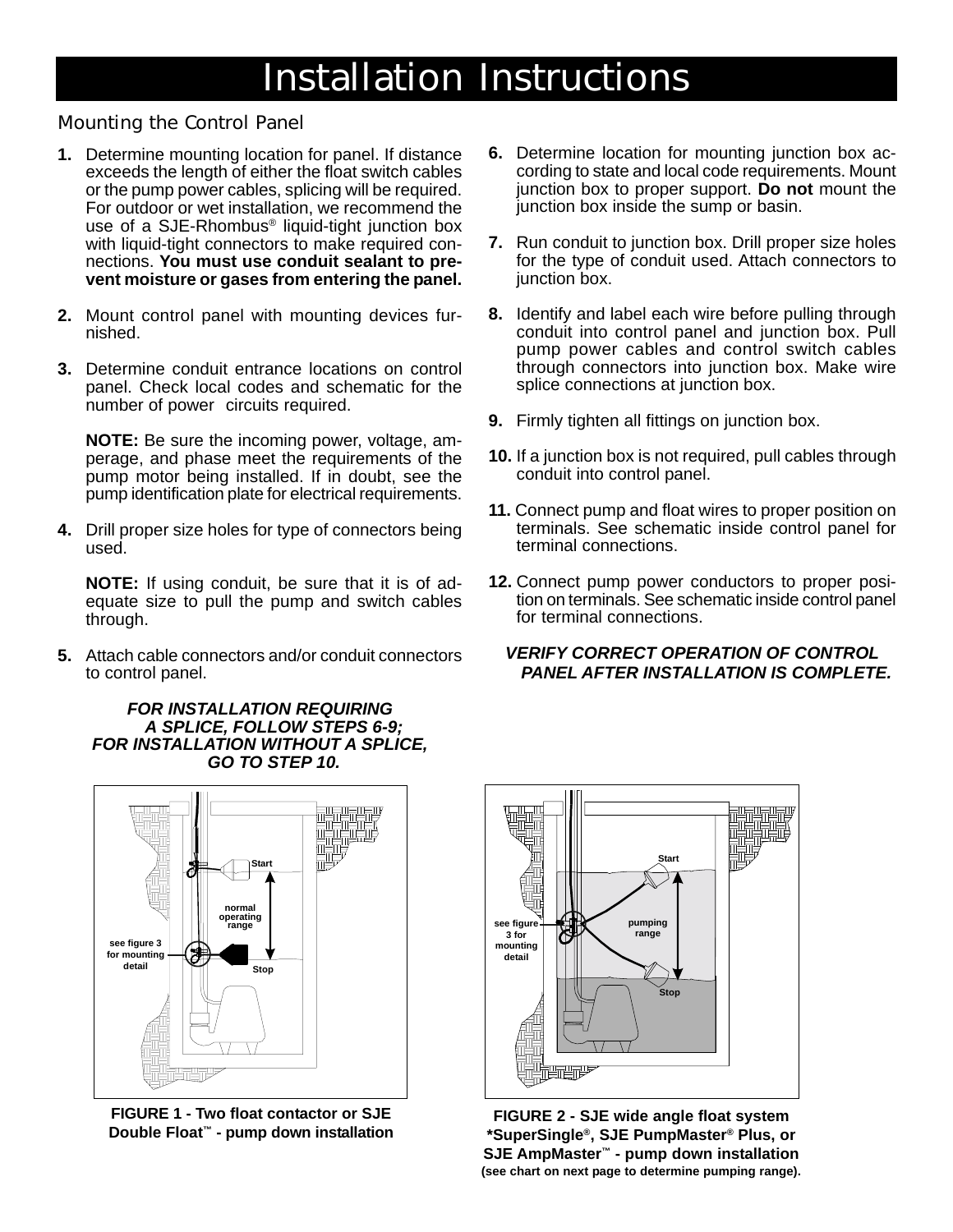### Installation Instructions



**FIGURE 3 - Mounting clamp detail**

### **Operations**

SJE-Rhombus® type 111 panels are single phase simplex panels designed for use with a wide angle pump switch, two control floats, or an SJE Double Float™. When all floats are open or in the OFF position, the panel is inactive. As the liquid level changes and closes the pump switch, the pump will start, providing the HOA switch is in the AUTOMATIC mode and the power is ON. If two control floats or an SJE Double Float™ is used, both floats must be in the ON position before the pump will start. The pump will remain ON until both floats are returned to the OFF position.

#### HOA Switch

A hand-off-automatic switch is provided for the pump. In the hand mode the pump will turn on unless other safety features are employed. In the automatic mode, the pump will turn on from commands by the float switch(es).

#### Pump Run Light

The run light will be on in either the hand or the automatic mode when the pump is called to run.

**NOTE: Some options ordered may not be included in this manual.**

**For information regarding the operations of options not listed here or servicing questions, please call a SJE-Rhombus customer service technician at** 1-800-RHOMBUS **(1-800-746-6287)**

**Warranty void if panel is modified.**